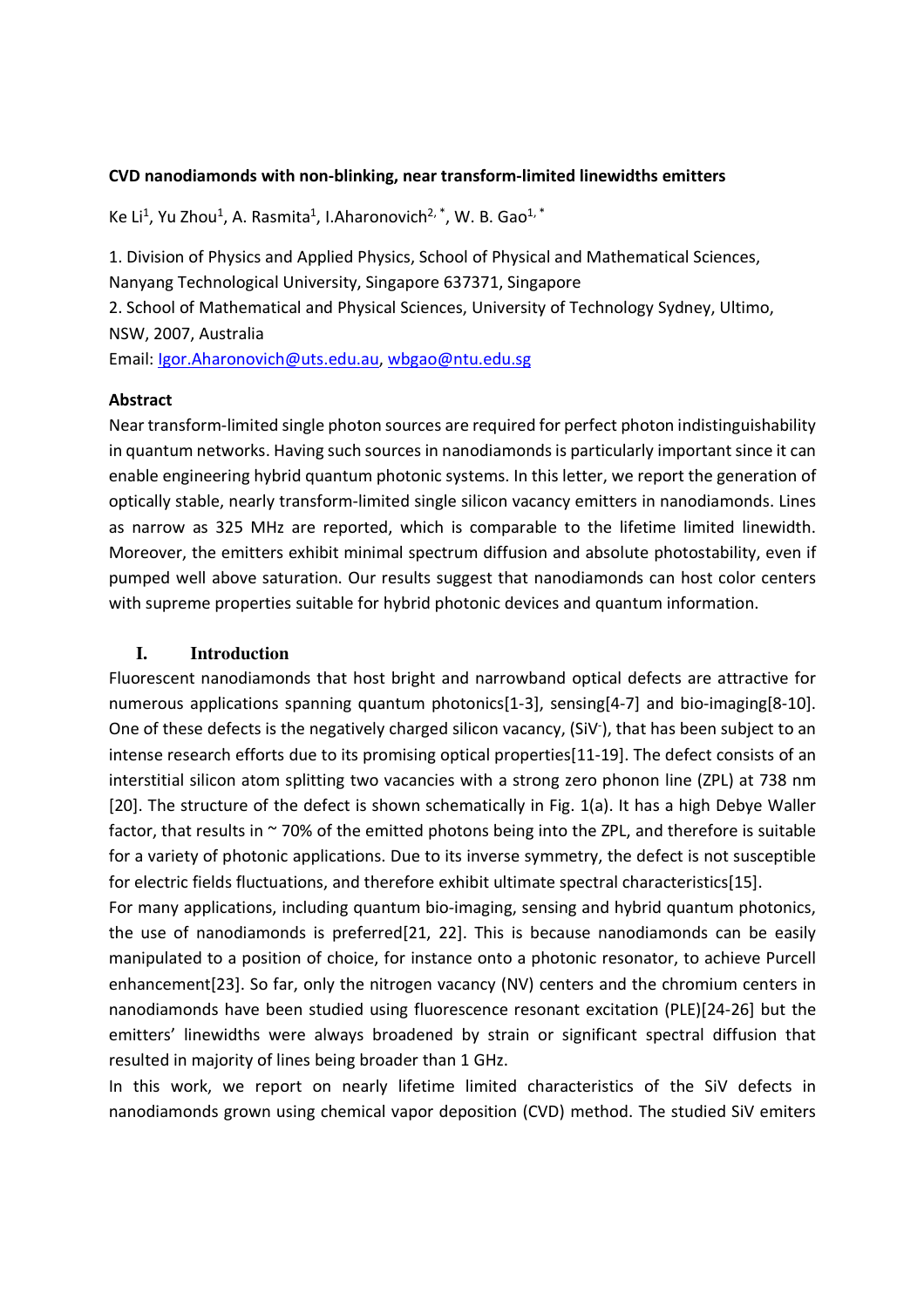exhibit linewidths as narrow as 325 MHz and absolute photostability even when excited above saturation. The grown nanodiamonds with such ideal properties will be excellent sources for variety of applications spanning quantum photonics, communications and quantum sensing.

## **II. Experiment**

The SiV<sup>−</sup> defects were incorporated into the diamond nanocrystals during microwave plasma CVD growth from 4-6 nm detonation nanodiamond seeds. The growth conditions were hydrogen/methane ratio of 100:1 at 60 Torr, with a microwave power of 900 W. Under these conditions, well faceted nanodiamonds with sizes between 100 – 300 nm can be grown, as shown in Fig. 1(b).

The experimental setup used to characterize the nanodiamonds is shown in Fig. 1(c). The sample was mounted on a stage which is fixed on top of a stacked XYZ steppers (Attocube) with nanometer precision. Both the sample stage and the stacked XYZ steppers are placed in a cryostat, which is used to stabilize the sample temperature at 4.2 K. A home-built confocal microscope is used to focus the excitation laser beam onto the diamond surface through a microscope objective (numerical aperture (NA) 0.80, X100) which is also used to collect the fluorescence. A pair of polarizer is used for cross-polarization rejection of exciting laser light. A multimode fiber (50  $\mu$ m core diameter, NA 0.22) is used to collect the signal. The collected signal is guided into a spectrometer with its 1800 grating/mm or towards two avalanche photo diodes for antibunching measurments.

To measure ensemble photoluminescence (Fig. 2a), 690 nm laser is used for excitation and a 700 nm long pass filter was placed on the collection arm to block residual 690 nm excitation light. For photoluminescence excitation (PLE) experiment, we use Titanium:Sapphire (Ti:SAP) laser with less than 5 MHz linewidth and a wide tunable wavelength range between 700 - 800 nm. The PLE scan experiment is performed through scanning a Piezo Etalon within a mode hop free range of 50 GHz and detect the off-resonant phonon sideband after a 750 nm long pass filter. A wavemeter was used to monitor the real-time wavelength of exciting laser, as the feedback for precisely lock laser wavelength at specific value. With this method, laser wavelength can be locked at the peak of ZPL line of the single emitter, for the  $g^2(\tau)$  and PLE stability measurements. Finally, lifetime measurements were recorded using a pulsed Ti:SAP laser with pulse length of  $^{\sim}$ 10 ps.

# **III. Results and Discussions**

The measured spectrum of the SiV<sup>-</sup> ensemble at 4 K is shown in Fig. 2(a). The ensemble represents different emitters that present in the same nanocrystal. Since the confocal microscope has a finite resolution, we were not able to resolve individual emitters using the off-resonance excitation.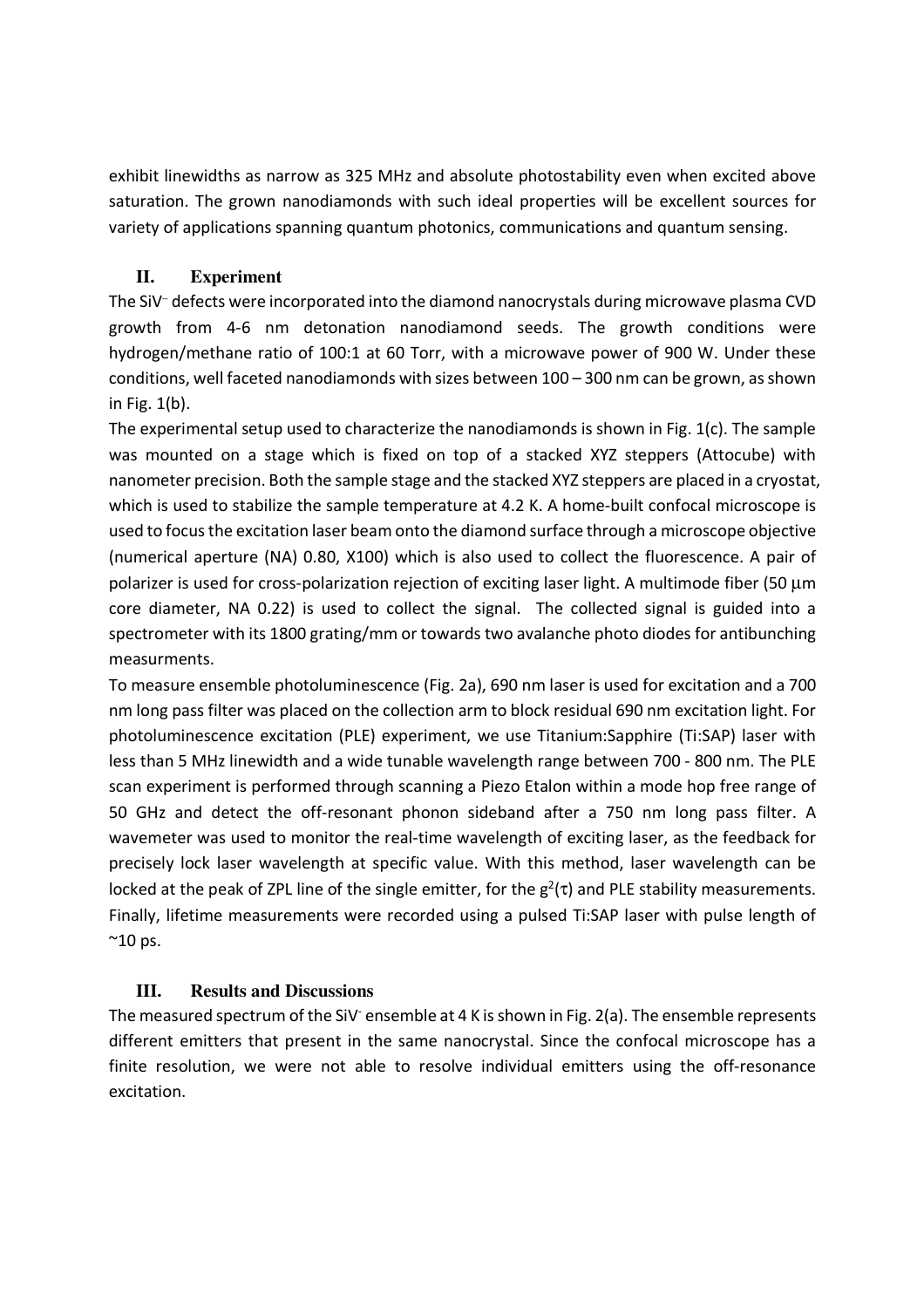To probe individual emitters, we performed photoluminescence excitation (PLE). PLE measurements is an excellent enabler to probe individual emitters from an ensemble, since only the emitters resonating with an excitation source will be probed. Spectra of individual SiVs defects are shown in Fig. 2(b). The spectra were obtained by sweeping the Ti:SAP across a frequency range of the ensemble of SiVs as shown in Fig. 2(a). Each of the measured ZPLs has a linewidth less than 500 MHz while the minimum spectral separation between ZPLs of different SiV- centers is larger than 5 GHz, which means a single emitter can be spectrally isolated.

To prove that only single emitters are probed, we chose a particular emitter at 738.94984 nm (shown with red arrow in Fig. 2(a)) and recorded the second order autocorrelation measurement,  $g^2(\tau)$ . The laser wavelength was scanned across the ZPL of this emitter and the measured  $g^2(\tau)$ curve is shown in Fig. 2(c). The observed dip at zero delay time,  $g^2(0) = 0.014\pm0.006$ , satisfies the criteria of single-photon emitter ( $g^2(0)$  <0.5). No background correction was performed and the data was fit to a three level model[13]. Low  $g^{(2)}(0)$  values are highly important to generate clean single photon sources for quantum information[27]. The fluorescent lifetime of this defect is measured to be  $T_1$ =1.126±0.005 ns (141 MHz), as shown in Fig. 2(d).

Fig. 3(a) shows a high resolution PLE spectrum of the same emitter using a low excitation power of 267 nW ( $\sim$  % of saturation power, as will be described later). The full width at half maximum (FWHM) of the linewidth is only 325±30 MHz, fit using a Lorentzian function. The observed value  $\Gamma_{\text{ND}}$ = 325 ± 30 MHz is relatively close to the lifetime limited value of  $1/2 \pi T_1$ = 141MHz and is comparable with values reported for SiV emitters occurring in bulk diamond[14, 15, 19]. It is also interesting to note that unlike the SiV, the typical linewidth for the nitrogen vacancy centers in nanodiamonds is often significantly broader than the lifetime limited value ( $\Gamma_{ND} \sim 1.2$  GHz in nanodiamonds vs  $\Gamma_L \sim 16$  MHz lifetime limited)[24, 25], making the SiV in nanodiamonds an attractive single photon source.

To show the stability of the emitter, the same PLE scan was repeated for 18 times. Fig. 3(b) shows the ZPL line position at each scan. The standard frequency deviation from the ZPL resonance is only 24 MHz, which is smaller than one tenth of the measured FWHM spectrum linewidth of the SiV- center. Moreover, we did not observe line position drifting away from the averaged line position and the defect was stable for the duration of the measurements. We therefore conclude that spectral diffusion is negligible for these emitters, unlike the other color centers in nanodiamonds[25, 26]. The broadening of the PLE resonance is likely due to residual phonon broadening or dipole-dipole interaction with the nearby SiV emitters in the same nanodiamond. We further studied the emitters' stability under different excitation regimes – namely below saturation, at saturation and above saturation. The results are shown in Fig. 3(c). No blinking is observed, even for power exceeding 10 times the saturation power for the SiV. This emphasizes the remarkable photostability of the emitters, and the high quality of the host nanodiamond matrix. Combined with the nearly transform limited lifetime, and negligible spectral diffusion, the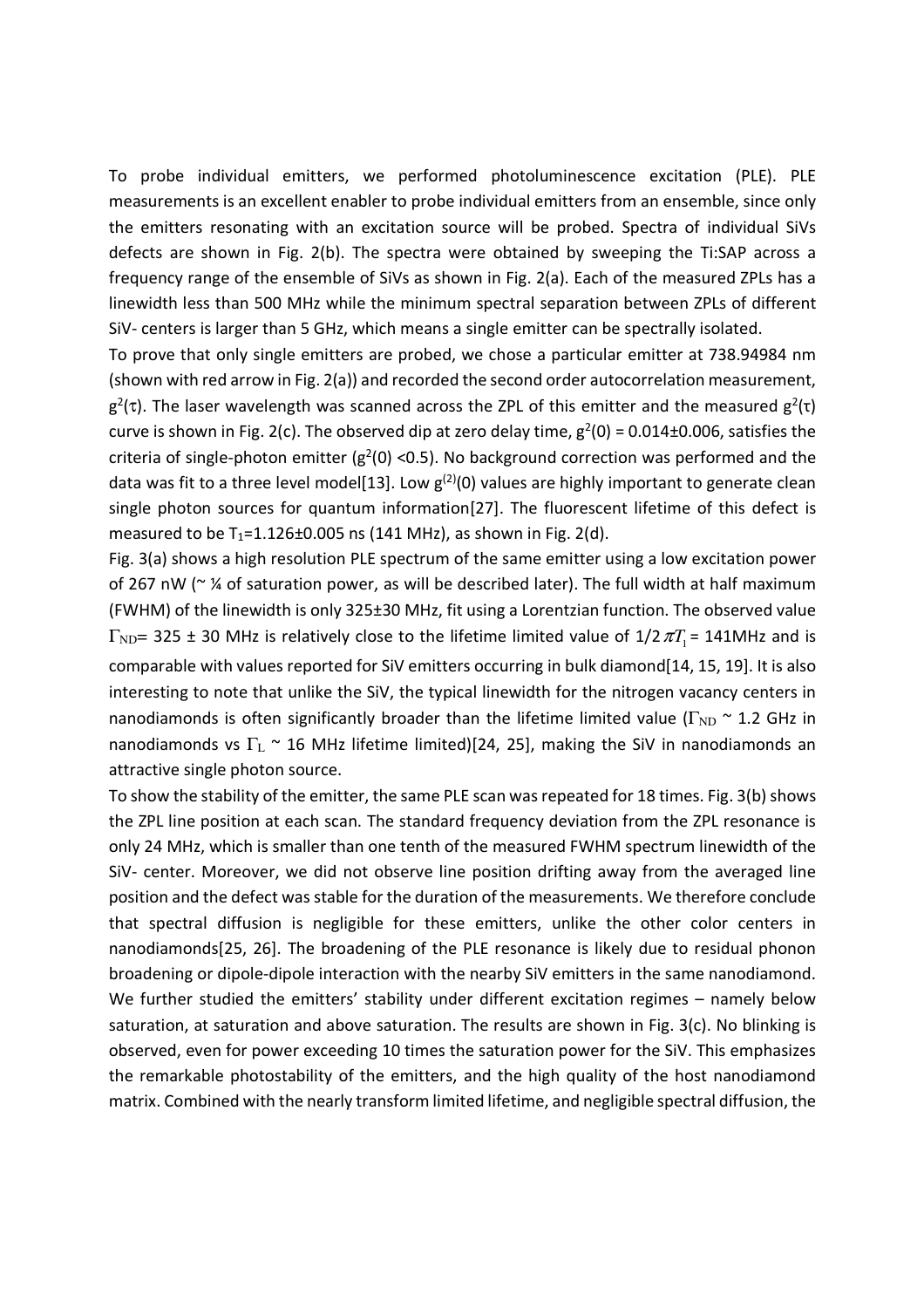SiV emitters in nanodiamonds can be ideal candidates for sensing, quantum information science and hybrid nanophotonics applications.

Figure 4 shows the counts and linewidth as a function of the excitation power. Resonant excitation is a very efficient method to drive the optical transition of individual emitters, hence power broadening of ZPL linewidth is not negligible when exciting power is close to saturation or beyond it. The experiment was performed through repeated PLE scan across a ZPL wavelength for different exciting power ranging from 40 nW to 44 µW while detecting the phonon sideband with the APD. From each scan data, the peak counts and FWHM linewidth data are obtained through Lorentzian fitting to the PLE scan data. The peak photon counting represents the value of the emitter when the laser is exactly on resonance. Fig. 4(a) shows the plot of excitation power vs emitters' intensity. The peak counts increases fast when increasing the resonant exciting power within a small range from 40 nW to 10 uW, and reaches a steady state when exciting power is increased and beyond this range. The data fits well using equation

$$
I(P) = I_{\infty} \frac{P/P_s}{1 + P/P_s} \qquad (1)
$$

where  $I(P)$  is the count rate, which depends on excitation power P. The two fitting parameters are saturation power  $P_s$  and maximum count rate when excitation power approaches infinite. The fitting results a saturation power,  $P_s = 987\pm53$  nW for this single emitter, and a maximum count rate 35.3±0.5 Kcps.

The FWHM linewidth of the single emitter remains narrow for excitation powers below 1.2  $\mu$ W, and increases rapidly at higher excitation powers. These results are important since higher photon flux can be generated using 1 mW excitation, while the emission linewidth will not be compromised. Fig. 4(b) shows the magnified region of the plot at lower excitation powers. FWHM data is fit well with a function of  $\gamma_0+\Gamma\sqrt{1+P/P_{\rm s}}$  , where  $\gamma_0$  is the constant value 24MHz as we measured in spectrum diffusion, *P* is the power used and Γ is the linewidth. From the fitting, a minimum linewidth 312±6 MHz is obtained for the low excitation power limit.

### **IV. Summary**

To summarize, we report on resonant excitation of single SiV defects in nanodiamonds. The emitters exhibit nearly transform limited linewidth of  $\sim$  325 ±30 MHz at 4 K, only a factor of 2.3 broader that the lifetime limited values of  $\sim$  141 MHz. Remarkably, minimal spectral diffusion and no blinking was observed, indicating the excellent properties of the color centers in the grown CVD nanodiamonds. While further studies to unveil the reason for the line broadening are important, our current results hold great promise to harness CVD grown nanodiamonds hosting SiVs for coupling to photonic cavities and be utilized for quantum information processing.

During the preparation of the manuscript, we became aware that a similar work has appeared on the preprint server (arxiv)[28]. Our results are very much comparable, both reporting nearly lifetime limited linewidth from nanodiamonds. The main difference stems from the fact that we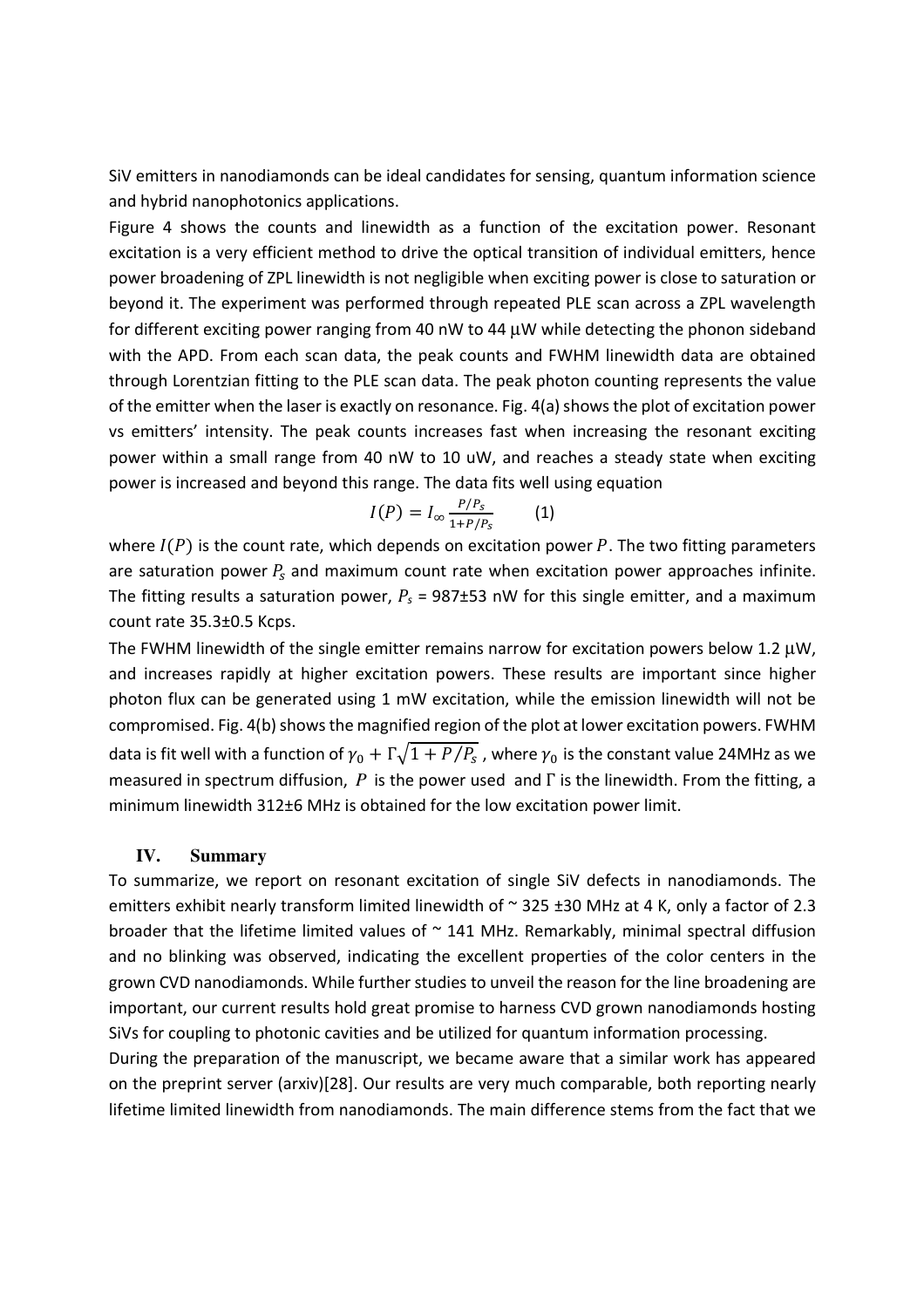have not observed blinking in the emitter's fluorescence while the work by Jantzen et al., reports severe blinking of the SiV. This may originate from the different methods by which the nanodiamonds were synthesized (HPHT[28] vs CVD [our work]).

## Acknowledgments

We thank Kerem Bray and Russell Sandstrom for assistance with the CVD process. I. A. is the recipient of an Australian Research Council Discovery Early Career Research Award (Project Number DE130100592). Partial funding for this research was provided by the Air Force Office of Scientific Research, United States Air Force. W. B. Gao acknowledges the strong support from the Singapore National Research Foundation through a Singapore 2015 NRF fellowship grant (NRF-NRFF2015-03) and its Competitive Research Programme (CRP Award No. NRF-CRP14-2014-02), and a start-up grant (M4081441) from Nanyang Technological University.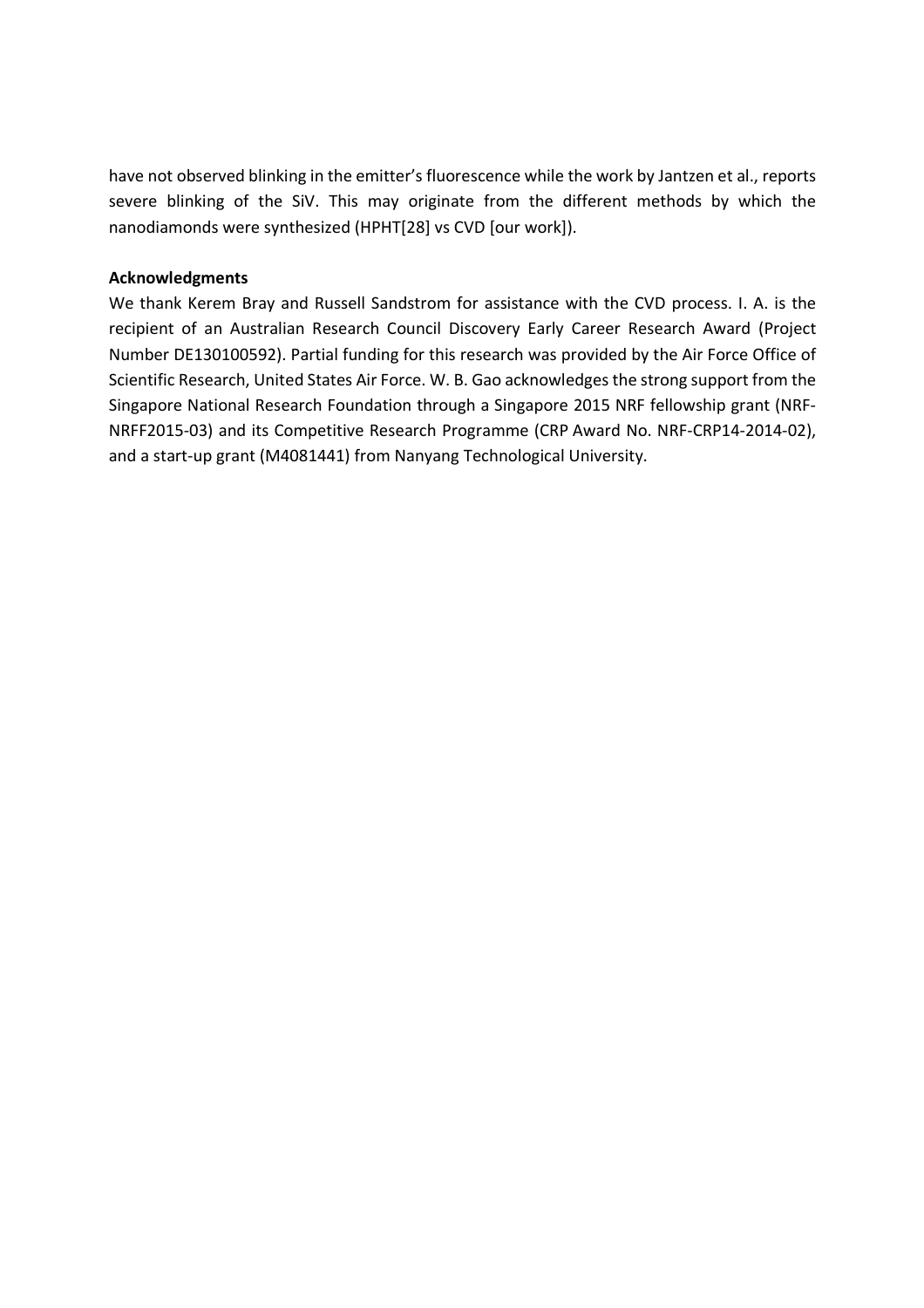#### Figures with Caption



Figure 1. (a) Schematic illustration of the silicon vacancy defect. An interstitial silicon atom splits two vacancies in a diamond lattice. (b) Scanning electron microscopy image of a typical nanodiamond. The clearly visible crystalline facets indicate on a high quality of the nanodiamond. (c) Experimental setup. 690 nm diode laser is used for PL measurement, Ti:Sapphire laser in cw mode is used for PLE excitation and g2 measurement. Pulsed Ti:Sapphire laser is used for lifetime measurement. For a detailed description, please refer to the main text.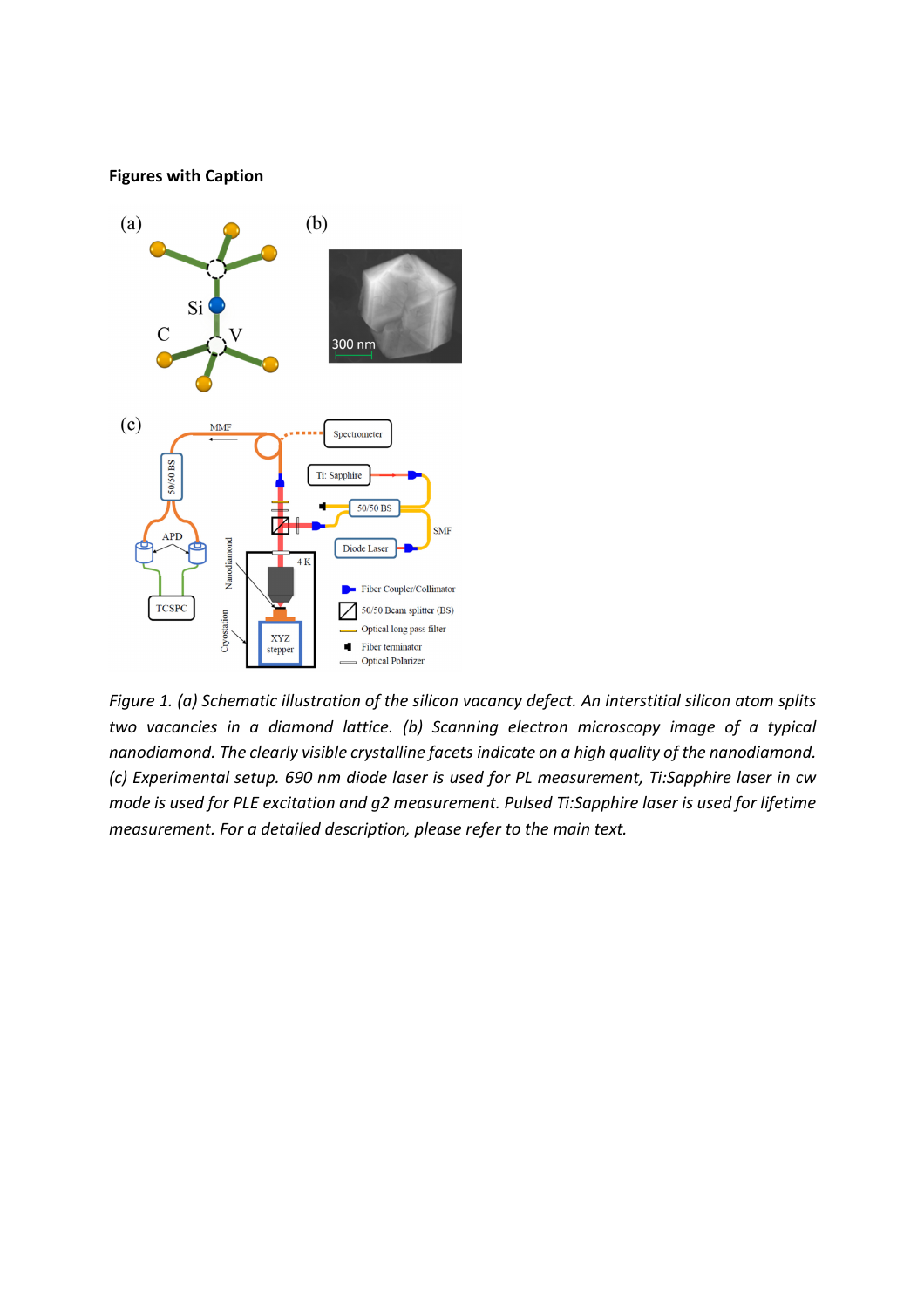

Figure 2: (a) off resonant photoluminescence spectrum from a single nanodiamond recorded at 4K using 690 nm excitation laser. (b) Resonance fluorescence spectrum of the sample showing several individual transitions of the SiV defects in a nanodiamond. Note that due to a close proximity of the SiVs in the nanodiamond, we are not able to absolutely specify which transitions are observed. (c) Second order correlation measurement,  $g^{(2)}(\tau)$ , demonstrating that a single SiV defect is addressed. The  $g^{(2)}(\tau)$  curve is recorded from the 738.94983 nm line (red arrow in (b). Low excitation power (0.25  $\mu$ W) is used to minimize the effect of power broadening. The phonon sideband is detected during  $g^{(2)}(\tau)$  measurement. (d) Lifetime measurement of the same SiV center recorded using pulsed Ti:SAP.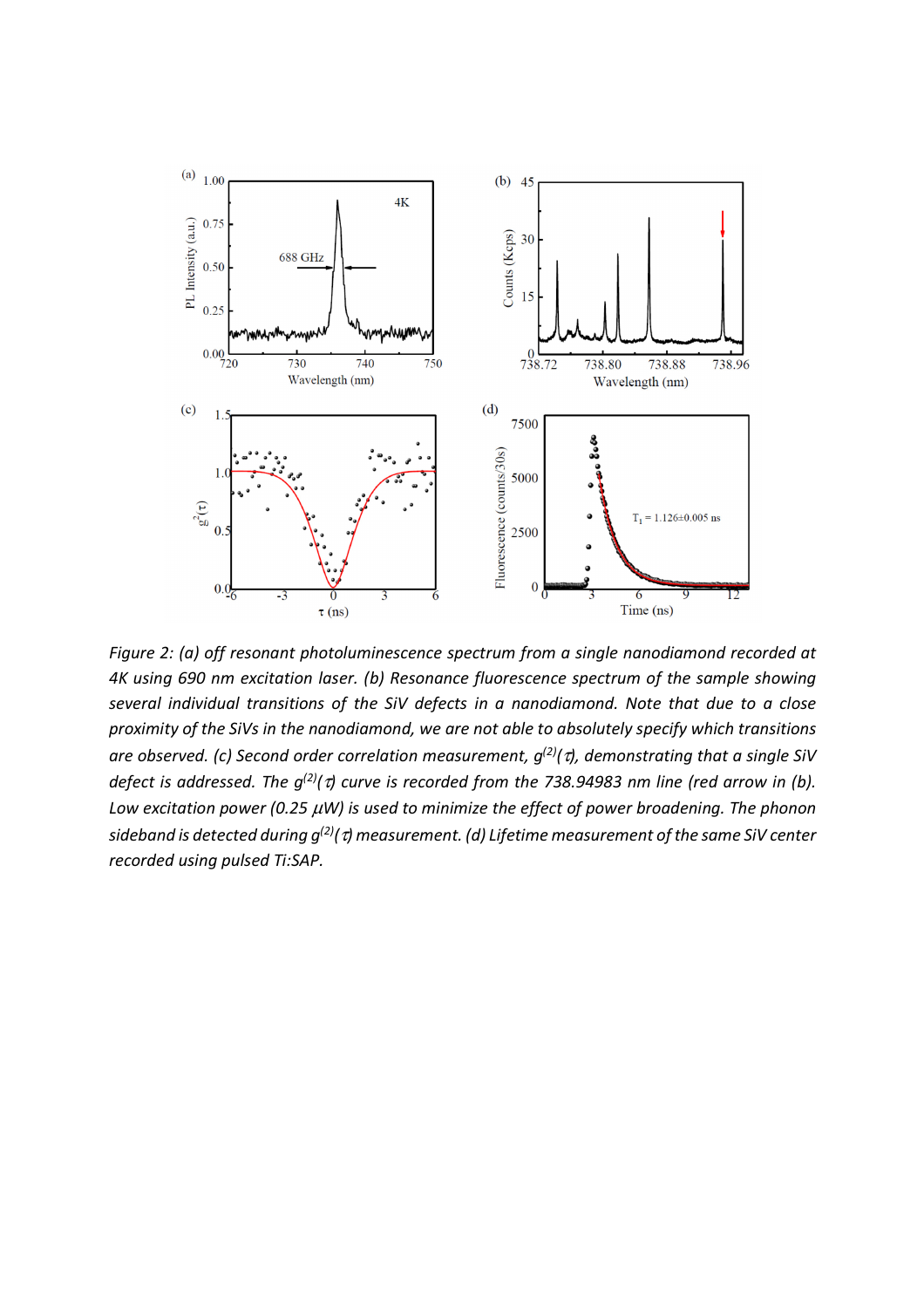

Figure 3. Photoluminescence Excitation (PLE) Spectroscopy study on a single emitter at 4K. The exciting laser wavelength is scanned through one of the resonant frequencies of one emitter while the PL from its phonon sideband (off-resonant) was detected by an APD. In order to minimize the power broadening, an exciting power well below saturation power is used for this experiment. (a) The 325 MHz FWHM linewidth is determined from Lorentz fitting to the PLE scan data curve. (b) 18 times PLE scan was done to examine the spectrum stability of the emitter. The ZPL line positions from 18 times PLE measurement distribute around a mean value 738.94983 nm with a standard deviation of 24 MHz. (c) The counts stability of the addressed SiV- centre is examined by locking the laser frequency to be on resonant with the defect, the monitored photon counts is always stable when exciting power was set at different value, 0.6  $\mu$ W (<P<sub>s</sub>), 1.1  $\mu$ W ( $\sim$ P<sub>s</sub>) and 10  $\mu$ W (>>  $P<sub>s</sub>$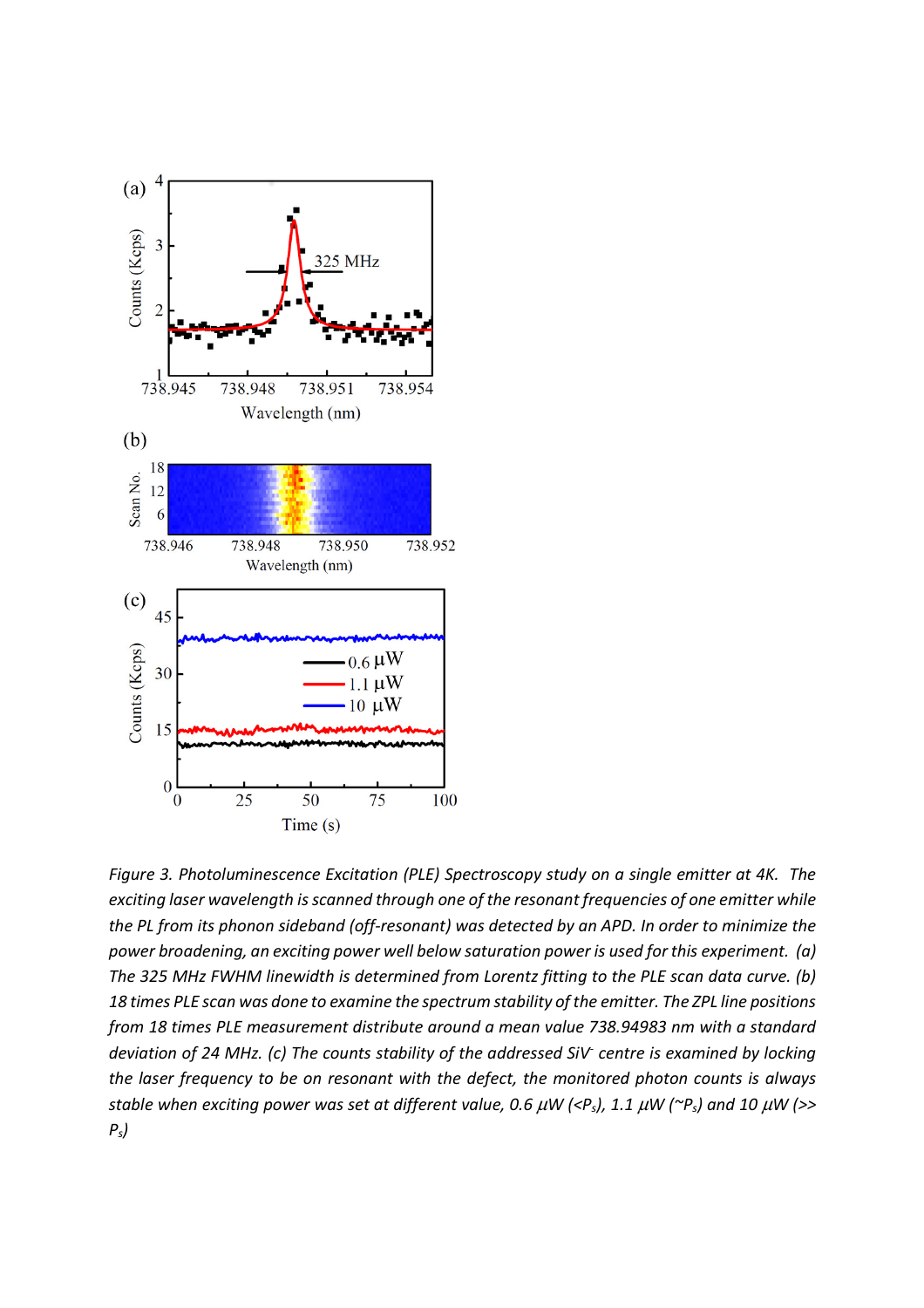

Figure 4. (a) Saturation curve of resonant photoluminescence of single SiV centre. Laser wavelength was scanned through ZPL of the single emitter while detecting PL of the phonon sideband with an APD. Lorentzian fit to each scan data is performed to extract the FHWH linewidth of ZPL and peak counts when laser is on resonant with the single emitter. The resonant photoluminescence from an individual SiV<sup>-</sup> saturates fast when the resonant excitation power is increased from 40 nW to 10  $\mu$ W. The saturation power and saturation counts obtained from fitting are 972±51 nW and 35.3±0.5 Kcps separately. ZPL linewidth (FWHM) of the single emitter approaches to a limit of 312± 6 MHz for zero exciting power, which is determined through fitting function $\gamma_0+\Gamma\sqrt{1+P/P_{\!s}}$ , to FWHM data. (b) Zoomed-in area of lower excitation power regime where the FWHM is relatively constant.

### References

[1] R. Albrecht, A. Bommer, C. Deutsch, J. Reichel, C. Becher, Phys. Rev. Lett., 110, 243602 (2013) [2] I. Aharonovich, E. Neu, Adv. Opt. Mater., 2, 911 (2014) [3] A.W. Schell, H. Takashima, S. Kamioka, Y. Oe, M. Fujiwara, O. Benson, S. Takeuchi, Sci. Rep., 5, 9619 (2015) [4] D.D. Awschalom, L.C. Bassett, A.S. Dzurak, E.L. Hu, J.R. Petta, Science, 339, 1174 (2013) [5] A. Ermakova, G. Pramanik, J.M. Cai, G. Algara-Siller, U. Kaiser, T. Weil, Y.K. Tzeng, H.C. Chang, L.P. McGuinness, M.B. Plenio, B. Naydenov, F. Jelezko, Nano Lett., 13, 3305 (2013) [6] J. Wrachtrup, F. Jelezko, B. Grotz, L.P. McGuinness, MRS Bulletin, 38, 149 (2013) [7] S. Kaufmann, D.A. Simpson, L.T. Hall, V. Perunicic, P. Senn, S. Steinert, L.P. McGuinness, B.C. Johnson, T. Ohshima, F. Caruso, J. Wrachtrup, R.E. Scholten, P. Mulvaney, L. Hollenberg, Proc. Natl. Acad. Sci., 110, 10894 (2013) [8] T.D. Merson, S. Castelletto, I. Aharonovich, A. Turbic, T.J. Kilpatrick, A.M. Turnley, Optics Letters, 38, 4170 (2013) [9] B.M. Chang, H.H. Lin, L.J. Su, W.D. Lin, R.J. Lin, Y.K. Tzeng, R.T. Lee, Y.C. Lee, A.L. Yu, H.C. Chang, Adv. Func. Mater., 10, 5737 (2013)